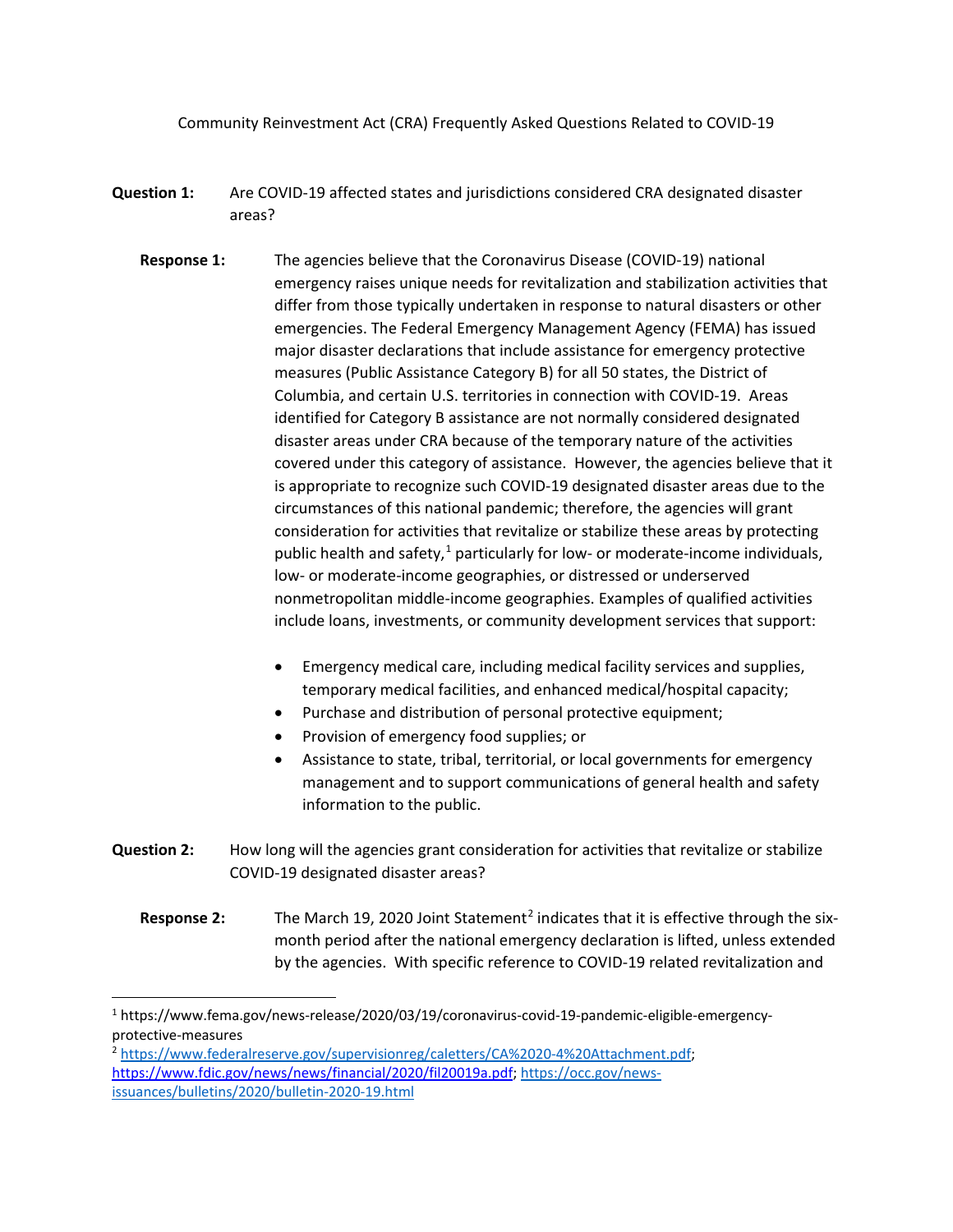stabilization activities needed to help protect public health and safety during the health emergency, as FEMA has issued the major disaster declarations described in the Response to Question 1 the agencies believe that a time period of six months after any particular disaster declaration is lifted is an appropriate time period for consideration of such activities.

- **Question 3:** How will activities undertaken in response to COVID-19 that are responsive to community needs be considered in CRA examinations?
	- **Response 3:** In light of the declaration of a national emergency, and consistent with the Joint Statement, the agencies are clarifying that banks will receive favorable CRA consideration for community development activities that are responsive to community needs and conducted in response to COVID-19. Qualifying activities include those that support community services targeted to low- or moderateincome individuals, economic development by meeting the "size" and "purpose" tests, affordable housing for low- or moderate-income individuals or families, or that help to revitalize or stabilize low- or moderate-income geographies or distressed or underserved nonmetropolitan middle-income geographies. As described in the Response to Question 1, qualifying activities also include those that help to stabilize COVID-19 designated disaster areas by protecting public health and safety, particularly for low- or moderate-income individuals or geographies.
- **Question 4:** Can a bank receive consideration for activities related to the COVID-19 emergency and that are conducted on a nationwide basis?
	- **Response 4:** The COVID-19 emergency has had a significant health and economic impact that extends beyond many banks' assessment areas. Banks that are responsive to community development needs and opportunities in their assessment areas will receive favorable consideration for community development activities located in a broader statewide or regional area that includes the banks' CRA assessment area(s). Banks that are responsive to needs and opportunities in the broader statewide or regional areas that include bank assessment areas may also receive consideration for activities outside those broader statewide or regional areas provided that those activities help to revitalize or stabilize COVID-19 designated disaster areas by protecting public health and safety as described in the Response to Question 1. Activities that benefit low- or moderate-income individuals or geographies, distressed or underserved nonmetropolitan middleincome geographies, or small businesses and small farms will be considered particularly responsive.
- **Question 5:** Are bank loans made under the Paycheck Protection Program (PPP) eligible for CRA consideration? For PPP loans that are eligible community development loans, what is the appropriate community development purpose?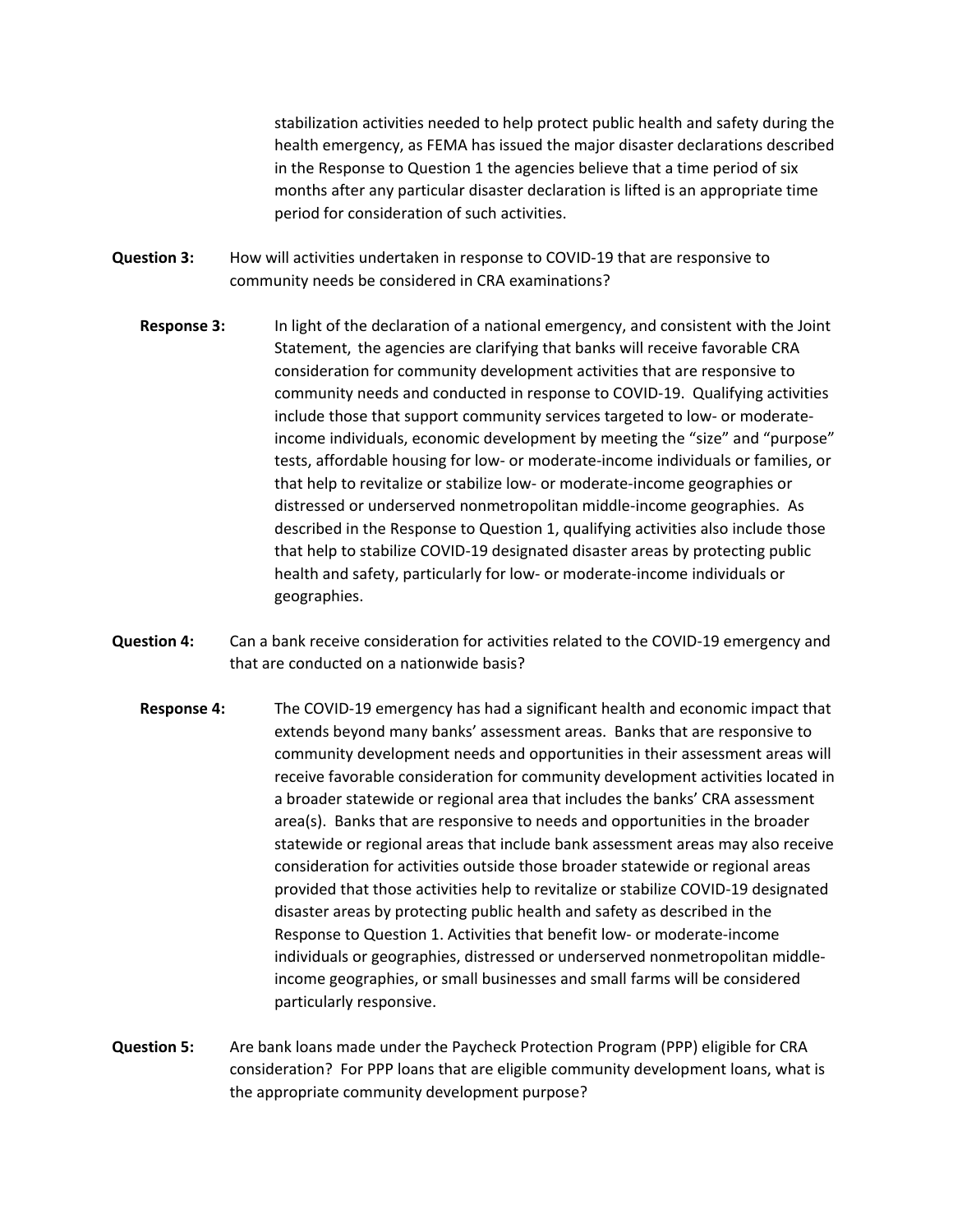**Response 5:** Generally, loans, including PPP loans, in amounts of \$1 million or less to forprofit businesses, or to nonprofit organizations that are secured by nonfarm, nonresidential real estate, are reported and considered as small business loans under the applicable retail lending test. PPP loans will be considered particularly responsive if made to small businesses with gross annual revenues of \$1 million or less or to businesses located in low-or moderate-income geographies or distressed or underserved nonmetropolitan middle-income geographies. Participation in such loan programs could also receive consideration as innovative or flexible lending practices.

> PPP loans in amounts greater than \$1 million may be considered as community development loans if they also have a primary purpose of community development as defined under the CRA. Generally, loans to small businesses with gross annual revenues \$1 million or less that create or retain jobs for lowor moderate-income individuals or in low- or moderate-income geographies, or that otherwise meet the economic development "size" and "purpose" tests, qualify as community development loans. Such loans may also qualify if they help to revitalize or stabilize low- or moderate-income geographies or distressed or underserved nonmetropolitan middle-income geographies.

**Question 6:** How should PPP loans be reported on Call Reports?

- **Response 6:** PPP loans are Small Business Administration (SBA) 7(a) loans. Banks should follow Call Report requirements for reporting PPP loans based on the loan type, amount, and collateral, as applicable.
- **Question 7:** For PPP loans reported as small business loans (Type 01), with loan amounts of \$1 million or less, made to an existing bank customer, should a bank report revenue on the CRA loan register based on what it had previously gathered about that business? For a new PPP borrower, which has an unknown revenue, may banks use a revenue estimate and report it as having gross annual revenues of "1" (gross annual revenues of \$1 million or less) or must they use a CRA revenue code of "3" (unknown/not used in credit decision).
	- **Response 7:** Generally, a bank should rely on and report the gross annual revenues that it considered in making its credit decision. Loans for which the bank did not collect revenue information may not be included when evaluating a bank's performance in lending to businesses and farms with gross annual revenues of \$1 million or less unless the small business or small farm provides supplemental information or the bank has another source demonstrating the borrower's revenue, such as information on existing customers. Banks that have access to an applicant's gross annual revenue information may, but are not required to, report that information. When evaluating CRA performance, the agencies will take into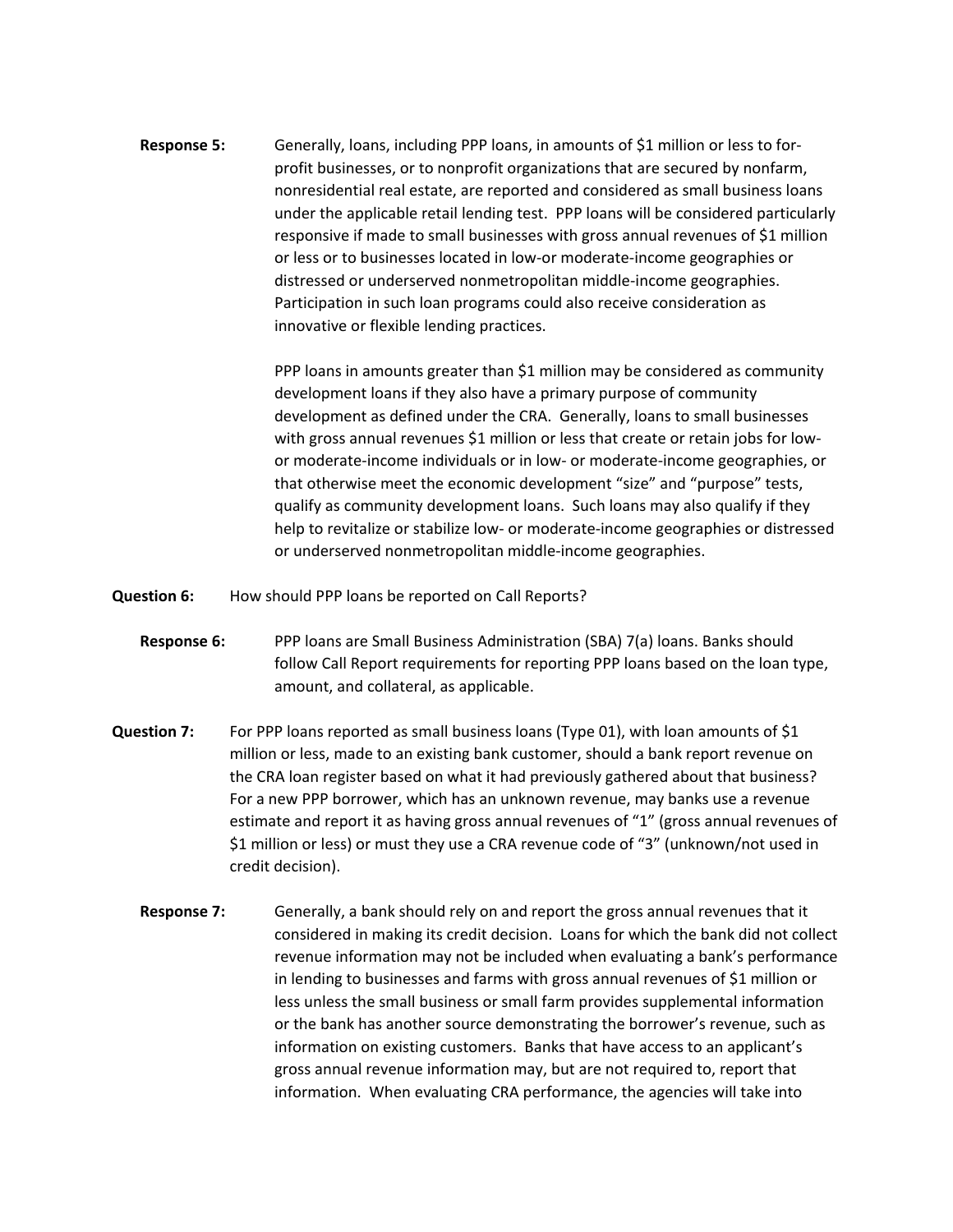account the unique circumstances affecting borrowers and banks resulting from the COVID-19 emergency and will not penalize a bank for making a large volume of loans for which gross annual revenue information is not available. The agencies will also take into account a bank's good faith efforts demonstrably designed to support low- and moderate-income individuals and small businesses and small farms and its efforts to comply with applicable consumer protection laws.

- **Question 8:** How will PPP loans be considered when evaluating the borrower and geographic distribution of loans and the distribution of loans inside and outside of bank assessment areas?
	- **Response 8:** PPP loans in amounts of \$1 million or less will be considered when evaluating a bank's performance under the applicable retail lending test. This includes the evaluation of performance based on the distribution of loans inside and outside of its assessment areas, by business size based on gross annual revenues, and across geographies of different income levels. The agencies understand that this current environment presents unique challenges. Therefore, although performance may appear to be negatively affected, for example by a high level of out-of-assessment area lending, examiners will consider the information in context and evaluate it accordingly. That said, banks should continue to seek to meet the credit needs of their communities if making a significant amount of loans outside of their assessment areas.

Additionally, an examiner's review of the borrower distribution of retail lending is typically focused on activities within a bank's assessment area(s). However, as noted in Q&A  $\quad$  .22(b)(2) & ([3](#page-3-0))—4,<sup>3</sup> a bank may receive consideration for retail loans to low- or moderate-income individuals, small businesses, or small farms outside of their assessment area(s), provided that they have adequately addressed the needs of borrowers within their assessment area(s).

- **Question 9:** Are bank loans made under the Main Street Lending Program eligible for CRA consideration?
	- **Response 9:** A bank may receive CRA consideration for Main Street Lending Program loans that meet relevant CRA requirements. Specifically, small business loans, including Main Street Lending Program loans, in amounts of \$1 million or less to for-profit businesses, or to nonprofit organizations that are secured by nonfarm, nonresidential real estate, are reported and considered as small business loans under the applicable CRA retail lending test. Main Street Lending Program loans will be considered particularly responsive if made to small businesses with gross annual revenues under \$1 million or to businesses located in low-or moderate-

<span id="page-3-0"></span><sup>&</sup>lt;sup>3</sup> See Interagency Questions and Answers Regarding Community Reinvestment, 81 Fed. Reg. 48506 (July 25, 2016).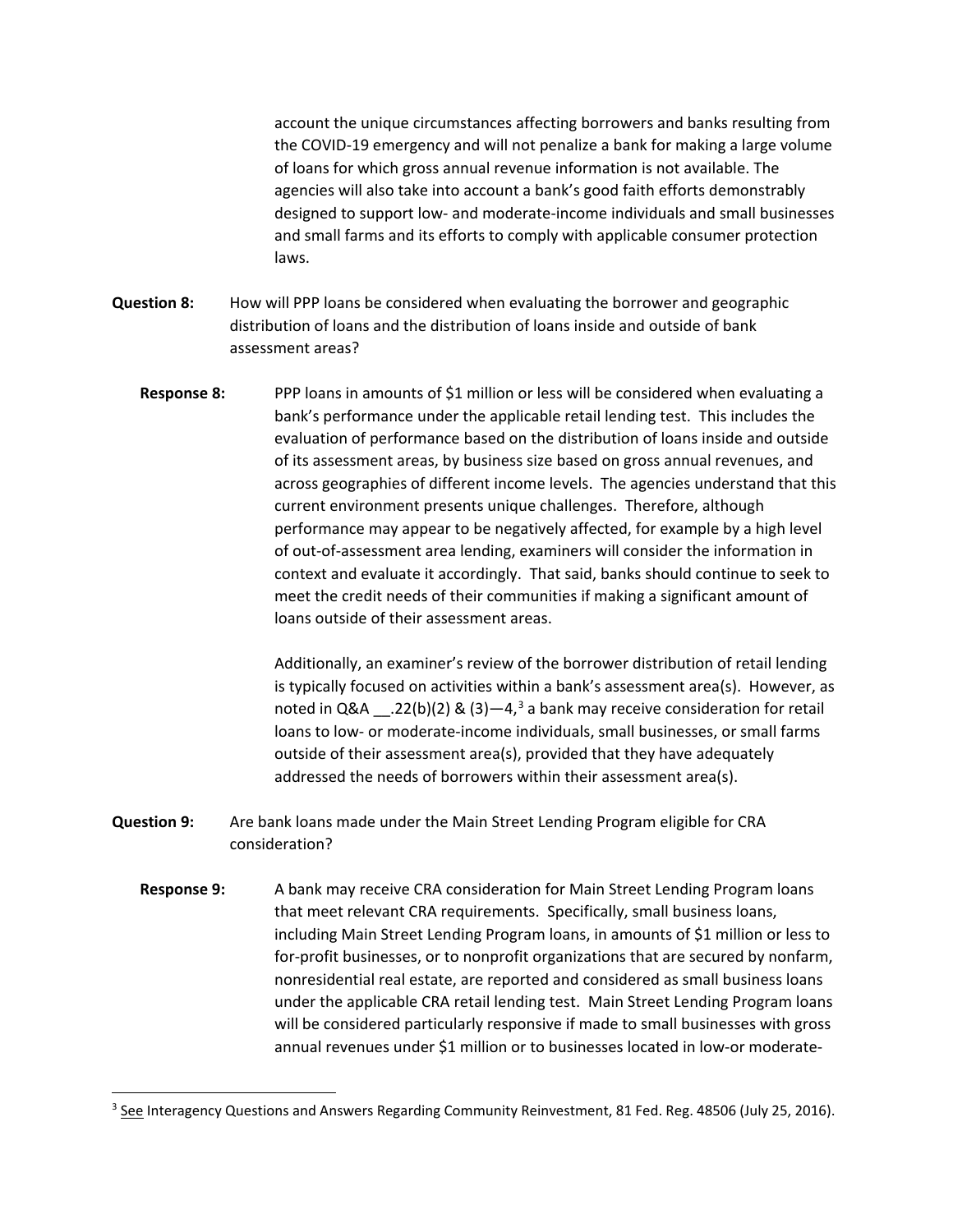income geographies or distressed or underserved nonmetropolitan middleincome geographies. Such loan programs could also receive consideration as innovative or flexible lending practices.

Main Street Lending Program loans in amounts of greater than \$1 million may be considered as community development loans if they also have a primary purpose of community development as defined under CRA. Generally, loans to small businesses with gross annual revenues of less than \$1 million that create or retain jobs for low- or moderate-income individuals or in low- or moderateincome geographies, or that otherwise meet the economic development "size" and "purpose" tests, qualify as community development loans. Such loans may also qualify if they help to revitalize or stabilize low- or moderate-income geographies or distressed or underserved nonmetropolitan middle-income geographies.

- **Question 10:** The Joint Statement did not include a reference to affordable housing. Will examiners consider bank activities that help to maintain affordable housing for low- or moderateincome individuals, including homeowners or renters, as responsive to community needs during the COVID-19 emergency?
	- **Response 10:** Yes. Community development under CRA includes activities that promote affordable housing, including single-family and multifamily rental housing, for low- or moderate-income individuals or families. Activities that promote housing stability for low- or moderate-income renters who are experiencing financial hardship due to COVID-19 are considered particularly responsive to the unique challenges presented by the COVID-19 emergency. These activities include loan forbearance, reduced payments, loan modifications, or restructuring debt for residential rental property owners who in turn agree to offer rent relief to and suspend evictions for low- or moderate-income renters.<sup>[4](#page-4-0)</sup> In addition, investments in or grants to intermediary organizations that provide housing support for low- or moderate-income individuals are considered responsive to community needs.

Additionally, as the Joint Statement indicates, activities that promote stability for low- or moderate-income homeowners who are experiencing financial hardship due to COVID-19 are also considered particularly responsive to the unique challenges presented by the COVID-19 emergency. These activities include loan forbearance or loan modifications for low- or moderate-income homeowners.

<span id="page-4-0"></span> <sup>4</sup> Suspension of evictions for tenants would cover instances involving non-payment of rent related to financial hardship caused by the COVID-19 emergency and instances involving evictions already in process prior to the emergency.